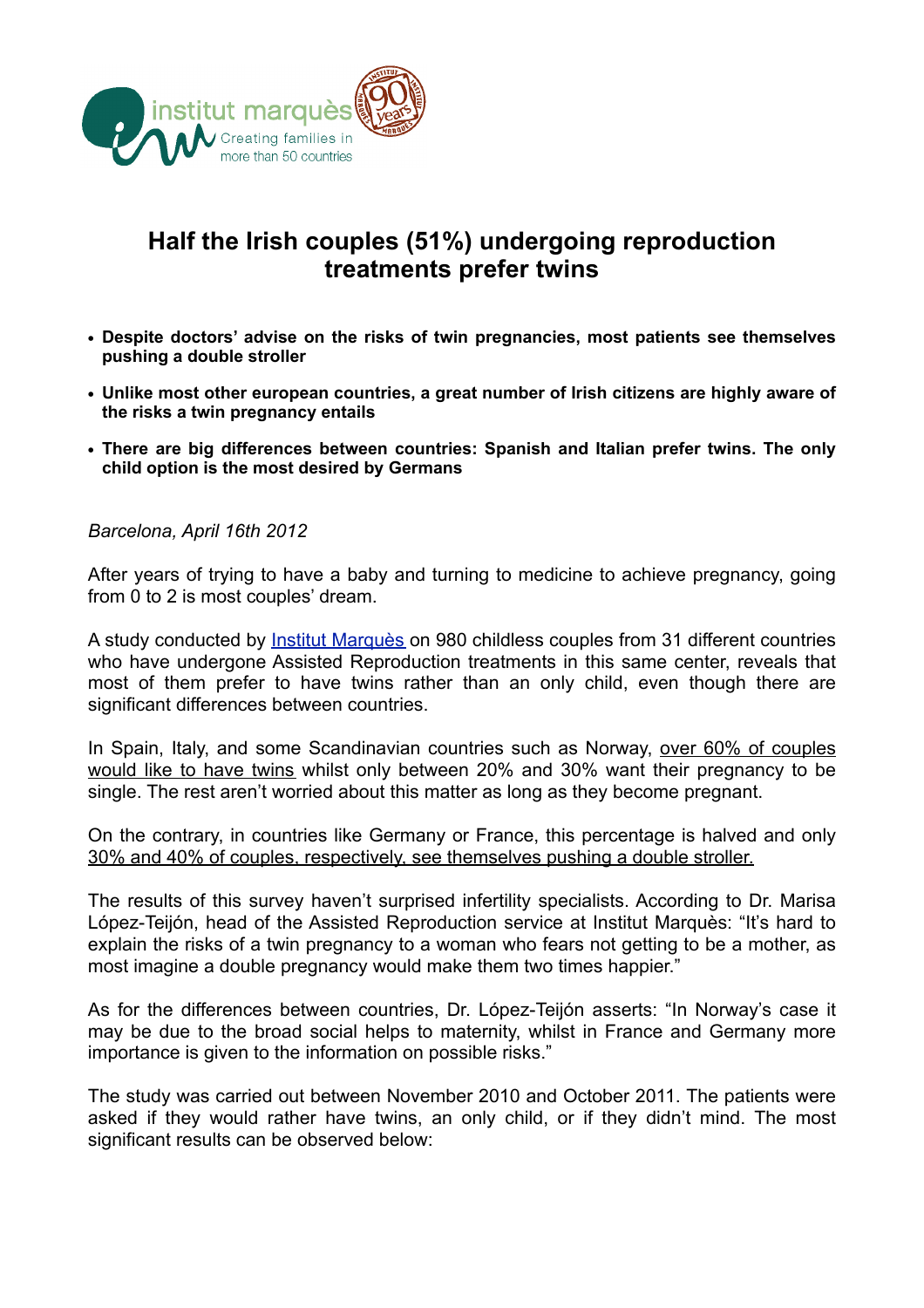

## **A twin pregnancy is a high risk pregnancy**

Adapting to such an overload requires a big effort for a woman's organism, as it entails:

- arterial hypertension in 15-20% of pregnants with twins
- diabetes in 5-10%
- moderate to severe anemia in 40%, requiring postpartum transfusion in 5% of cases
- cesarean sections in 50-85% of cases dependint on the centers.

For children, the risks are mainly related to prematurity (birth before 35th gestational week) and intrauterine growth delay.

- 19% of twins are premature
- delay in growth of one of the twins in 30% of twin pregnancies, and of both 15% of the times
- perinatal mortality (death that happens between the 5th gestational month and the 1st week of life) is multiplied by 6 in twin pregnancies. In singleton pregnancies it's 5 in every 10,000, whilst in twins pregnancies it's 30 in every 10,000.

All these risk factors are compounded by the woman's age.

According to Dr. Alex Garcia Faura, Head of the Clinical Service at Institut Marquès: "the fact that 30% of the women we visit are over 40 must be taken into account, as a twin pregnancy has additional risks at this age. They know about these risks, but they also are aware that about 80% of cases around them work out perfectly, and believe it's an effort that is worth while as their dream becomes true."